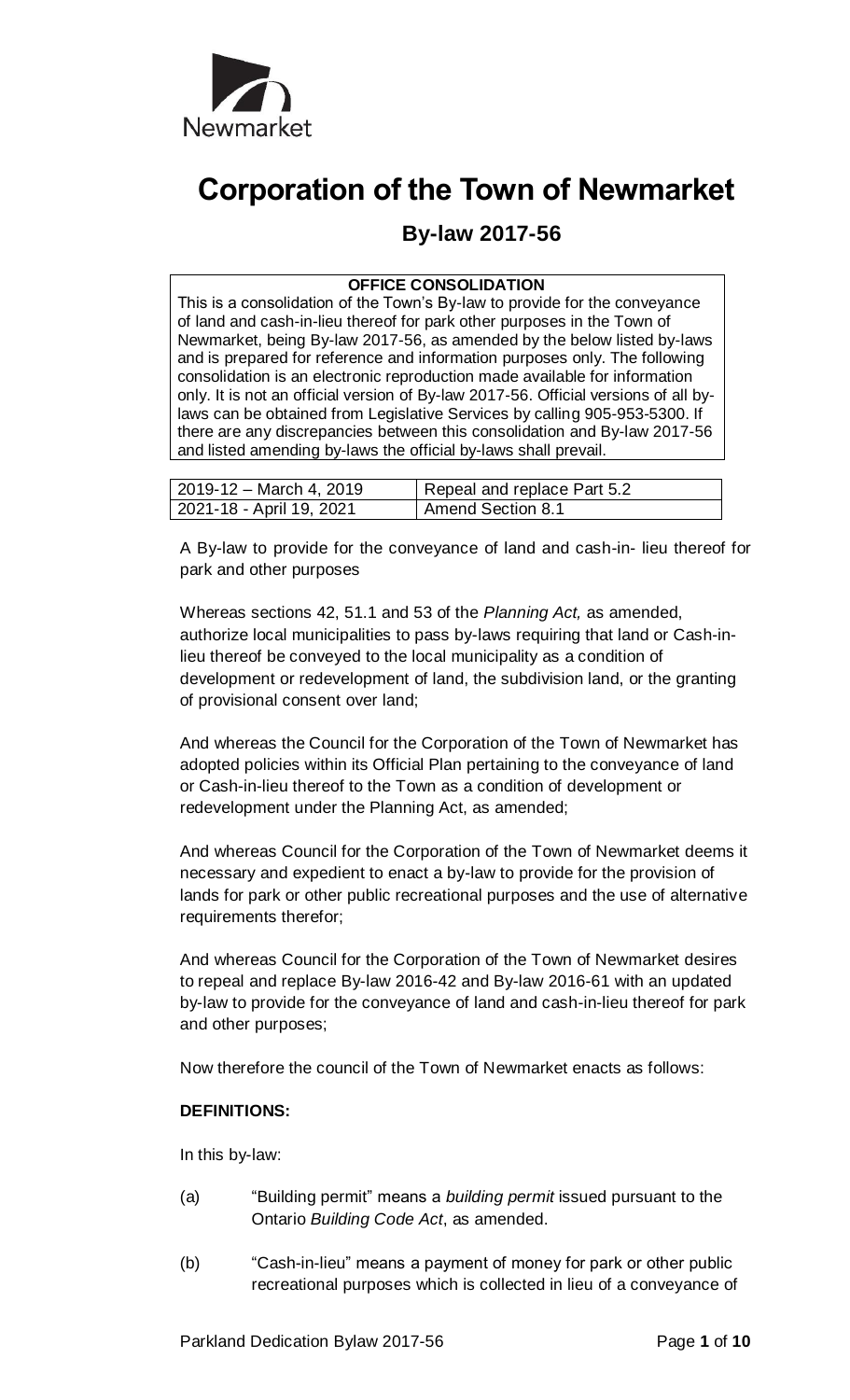land which would otherwise be required to be conveyed pursuant to the parkland provisions of the *Planning Act* as incorporated into this by-law.

- (c) "Development" means the construction, erection, or placing of one or more buildings or structures on land or making an addition or alteration to a building or structure that has the effect of substantially increasing the size or usability thereof, or the laying out and establishing a commercial parking lot, or the creation of dwelling units, or any application that requires approval under the *Planning Act*.
- (d) "Dwelling unit" means any property that is used or designed for use as a domestic establishment in which one or more persons may sleep and prepare and serve meals.
- (e) "Gross Floor Area" has the same meaning as in the Town of Newmarket's Development Charges By-law 2014-42, as amended or replaced.
- (f) "Land area" means a legal land parcel, including the portion of land which is to be conveyed for park purposes, but shall not include: stormwater management areas; lands identified for future road widenings; lands identified for future burying of hydro or related utility facilities; floodplain lands; natural heritage features and hydrologic features identified in the *Town* Official Plan or Zoning By-Law; natural heritage features and hydrologic features identified by a required Environmental Impact Study; or floodplain lands.
- (g) "Owner" means the registered owner of the land to be developed, redeveloped, or subdivided.
- (h) "Pocket Park" means a small park that accommodates passive recreation activities and other unstructured activities. *Pocket Parks* are between 70 and 2500 square metres in size, have frontage on at least one public street, and are primarily hard surfaced with limited soft surface elements.
- (i) "Privately Owned Public Space" means physical space that is privately owned but appears and functions as public space. These spaces: are secured through an easement in favour of the *Town;*  are designed and maintained to the standards established by the *Town;* and remain open and accessible to the public or on a schedule established by agreement with the *Town*.
- (j) "Redevelopment" shall have the same meaning as *Development.*
- (k) "Sliver Space" means physical space that adds to the width of the abutting public sidewalk system. They create plazas or forecourts between the face of the building and the abutting street right-ofway.
- (l) "Strata Park" means publicly owned parkland or a publicly accessible privately owned open space located on top of buildings or structures, including but not limited to parking garages. The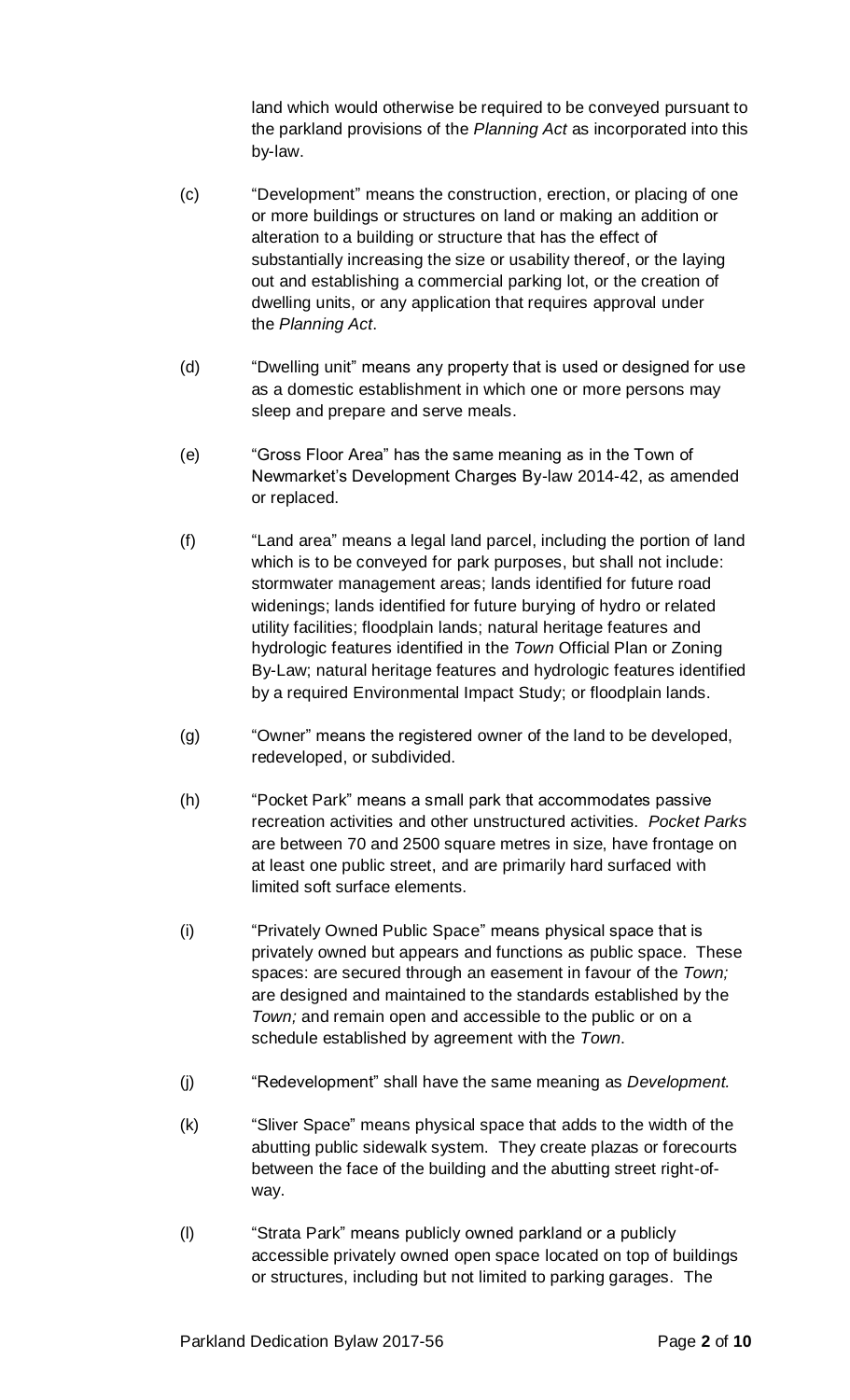Strata component of this definition refers to the horizontal delineation of ownership, as it is described in the Ontario Condominium Act.

- (m) "Pedestrian Mews" means a short, pedestrian-only laneway having a minimum width of 6 metres.
- (n) "Temporary" in reference to a building or structure, means a building or structure constructed, erected or placed on land with the explicit understanding that that such building or structure is to be demolished by a set time, as indicated in a legal agreement with the *Town.*
- (o) "Town" means the Corporation of the Town of Newmarket.

## **PART 1 – CONVEYANCE REQUIRED AS A CONDITION OF DEVELOPMENT OR REDEVELOPMENT**

- 1.1 As a condition of *development* or *redevelopment* of land, the *Town* shall require the conveyance of land to the *Town* or a *cash-in-lieu* equivalent to the value of the land required to be conveyed under this by-law for park or other public recreational purposes.
- 1.2 Conveyance, including the location and configuration shall be in the form of land, *cash-in-lieu* or a combination of cash and land, at the discretion of the *Town.*

# **PART 2 – APPLICABILITY**

2.1 This by-law applies to all lands within the corporate limits of the *Town.*

# **PART 3 – CALCULATION OF CONVEYANCE**

3.1 As a condition of *development* or *redevelopment* of land, the *Town* shall require the conveyance of land or *cash-in-lieu* equivalent to the *Town* for parks and other public recreational purposes as follows:

|                                                   | <b>Outside Urban Centres</b>                                                                                                                      | <b>Inside Urban Centres</b>                                                                                                                                                                                                                                            |
|---------------------------------------------------|---------------------------------------------------------------------------------------------------------------------------------------------------|------------------------------------------------------------------------------------------------------------------------------------------------------------------------------------------------------------------------------------------------------------------------|
| <b>Commercial</b><br>or Industrial<br><b>Uses</b> | • 2% of the land area<br>proposed for <i>development</i><br>or redevelopment; or cash-<br>in-lieu equivalent.                                     | • 2% of the land area<br>proposed for <i>development</i> or<br>redevelopment; or cash-in-<br>lieu equivalent.                                                                                                                                                          |
| <b>Mixed Use</b>                                  | • The cumulative amount for<br>the various uses proposed<br>at their respective rates<br>specified by this by-law; or<br>cash-in-lieu equivalent. | For three years from the<br>enactment date of this by-law:<br>The cumulative amount for<br>the various uses proposed at<br>their respective rates<br>specified by this by-law<br>(utilizing either the provided<br>residential ratio or the<br>alternative residential |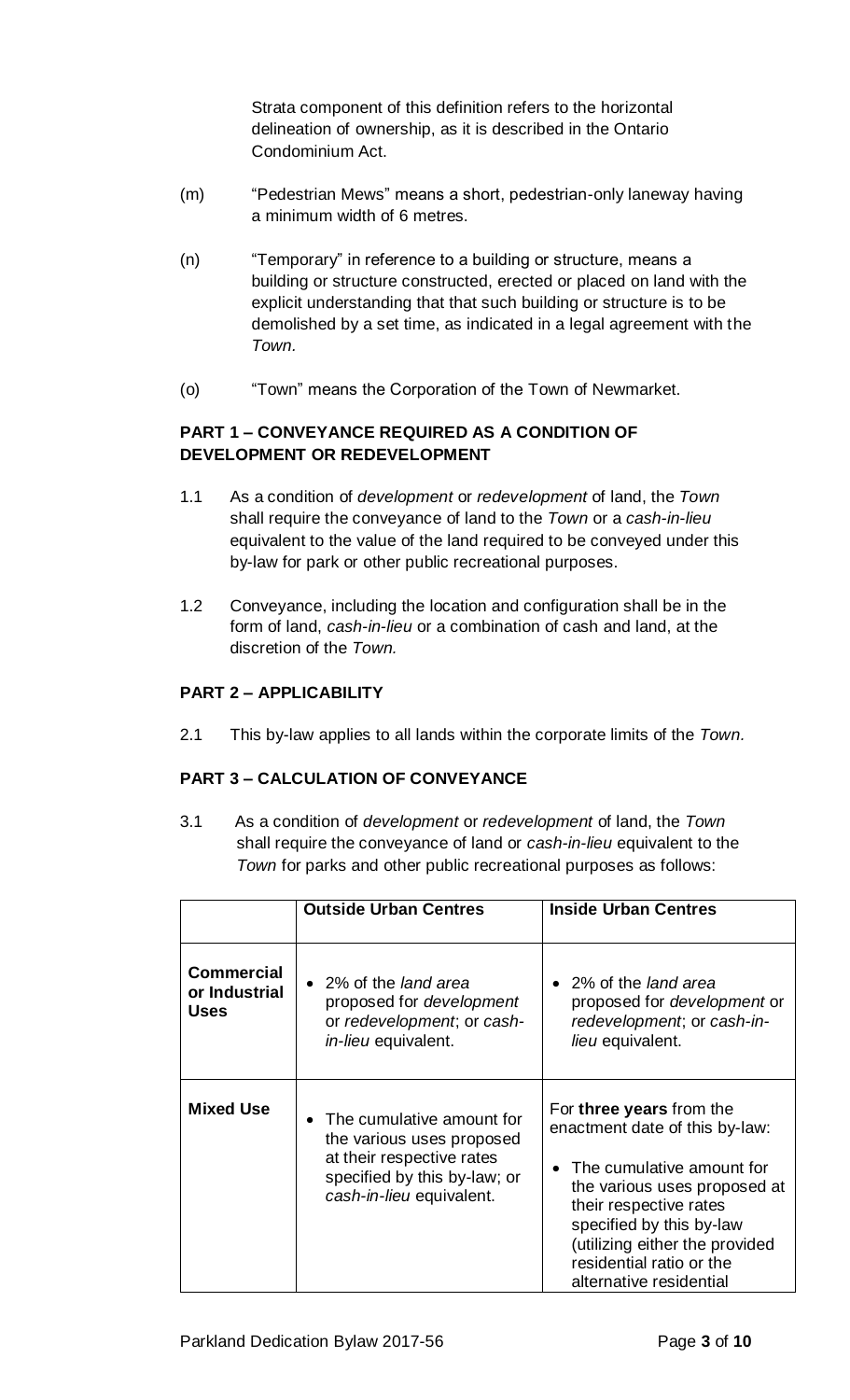| <b>Residential</b>              | 1 hectare per 300 dwelling                                                                                                                                                                                                                                                         | requirement of the Planning<br>Act, whichever is less), up to<br>a maximum of 25% of the<br>land area proposed for<br>development or<br>redevelopment; or cash-in-<br>lieu equivalent.<br><b>After</b> this three year period:<br>The cumulative amount for<br>the various uses proposed,<br>at their respective rates<br>specified by this by-law<br>(utilizing either the provided<br>residential ratio or the<br>alternative residential<br>requirement of the Planning<br>Act, whichever is less), up to<br>a maximum of 50% of the<br>land area proposed for<br>development or<br>redevelopment; or cash-in-<br>lieu equivalent.<br>For three years from the |
|---------------------------------|------------------------------------------------------------------------------------------------------------------------------------------------------------------------------------------------------------------------------------------------------------------------------------|-------------------------------------------------------------------------------------------------------------------------------------------------------------------------------------------------------------------------------------------------------------------------------------------------------------------------------------------------------------------------------------------------------------------------------------------------------------------------------------------------------------------------------------------------------------------------------------------------------------------------------------------------------------------|
| <b>Uses</b>                     | units, or 5% of the land area<br>proposed for development<br>or redevelopment,<br>whichever is greater.<br>Or:<br>Cash-in-lieu equivalent of<br>5% of the <i>land area</i> for<br>development or<br>redevelopment or 1 hectare<br>per 500 dwelling units,<br>whichever is greater. | enactment date of this by-law:<br>0.7 hectares per 1000<br>residents, or the alternative<br>residential requirement of the<br>Planning Act, whichever is<br>less, up to a maximum of<br>25% of the developable area<br>of any site; or cash-in-lieu<br>equivalent.<br>After this three year period:<br>0.7 hectares per 1000<br>residents, or the alternative<br>residential requirement of the<br>Planning Act, whichever is<br>less, up to a maximum of<br>50% of the developable area<br>of any site; or cash-in-lieu<br>equivalent.                                                                                                                           |
| <b>All Other</b><br><b>Uses</b> | 5% of the land area<br>proposed for development<br>or redevelopment; or cash-<br>in-lieu equivalent.                                                                                                                                                                               | 5% of the land area<br>proposed for <i>development</i> or<br>redevelopment; or cash-in-<br>lieu equivalent.                                                                                                                                                                                                                                                                                                                                                                                                                                                                                                                                                       |

# **Additional Parkland Requirement for residential applications on larger sites within the Urban Centres**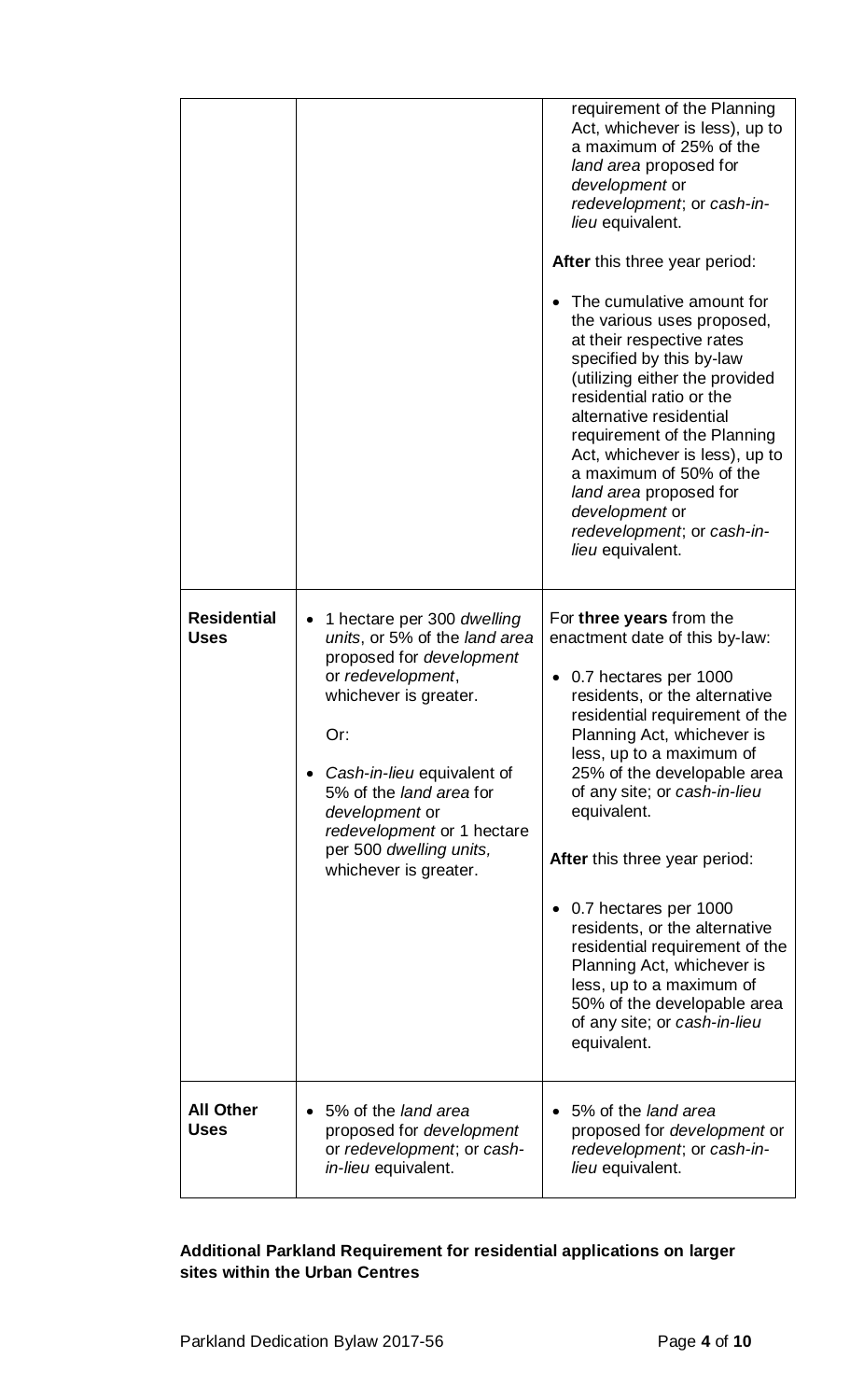- 3.2 Within the areas subject to the Urban Centres Secondary Plan, the *Town* shall require, as part of or in addition to the requirements provided in Part 3.1, that all *development* or *redevelopment* applications that include residential uses on sites greater than 1000 square metres in size, identify a physical land contribution to the Urban Park System, as follows:
	- (a) An Urban Park System land contribution of not less than 7.5% of the developable site area; and/or
	- (b) An Urban Square or Plaza, *Pocket Park* or *Sliver Space* with a minimum frontage on a public street of 7.5 metres, and a minimum size of 75 square metres. Larger sites shall include larger Urban Squares or Plazas and/or multiple Urban Park System elements; and/or
	- (c) *Pedestrian Mews* with a minimum width of 6 metres.

The remainder of the required parkland dedication may be made up of an off-site land dedication, or *cash-in-lieu* of land, or some combination of land and *cash-in-lieu*.

For sites less than 1000 square metres in size, the *Town* may accept an on-site land contribution, an off-site land contribution and/or *cashin-lieu* of land.

## **PART 4 - PARKLAND CREDIT**

- 4.1 Within the areas subject to the Urban Centres Secondary Plan, physical land conveyed and deemed acceptable by the *Town*, including but not limited to Neighbourhood Parks, Urban Squares, Plazas, *Pocket Parks*, *Sliver Spaces* and *Pedestrian Mews* within the Urban Centres, shall receive 100% credit toward the achievement of the parkland dedication requirement of the *Town*, in accordance with the requirements of Part 3 of this by-law.
- 4.2 Within the areas subject to the Urban Centres Secondary Plan*, Privately Owned Public Spaces* and *Strata Parks* that are not in public *owner*ship may be considered as contributing toward the parkland dedication requirement of the *Town*, as long as appropriate legal agreements between the *Owner* and the *Town* are in place to ensure that they are designed and maintained to *Town* standards and are open and accessible to the public.
- 4.3 Where *Privately Owned Public Space* is designed and secured through a public easement for public uses such as interior courtyards, private/public squares and *Pedestrian Mews* linkages designed to be open and accessible to the general public and maintained to *Town* standards, 50% of the value of the land secured through an easement for such uses shall be applied as a credit towards the land requirements or *cash-in-lieu* required for parkland. This credit reflects the fact that these lands are not under the control of the *Town*, which will restrict the ability of the *Town* to design, manage and program the space as it wants over time.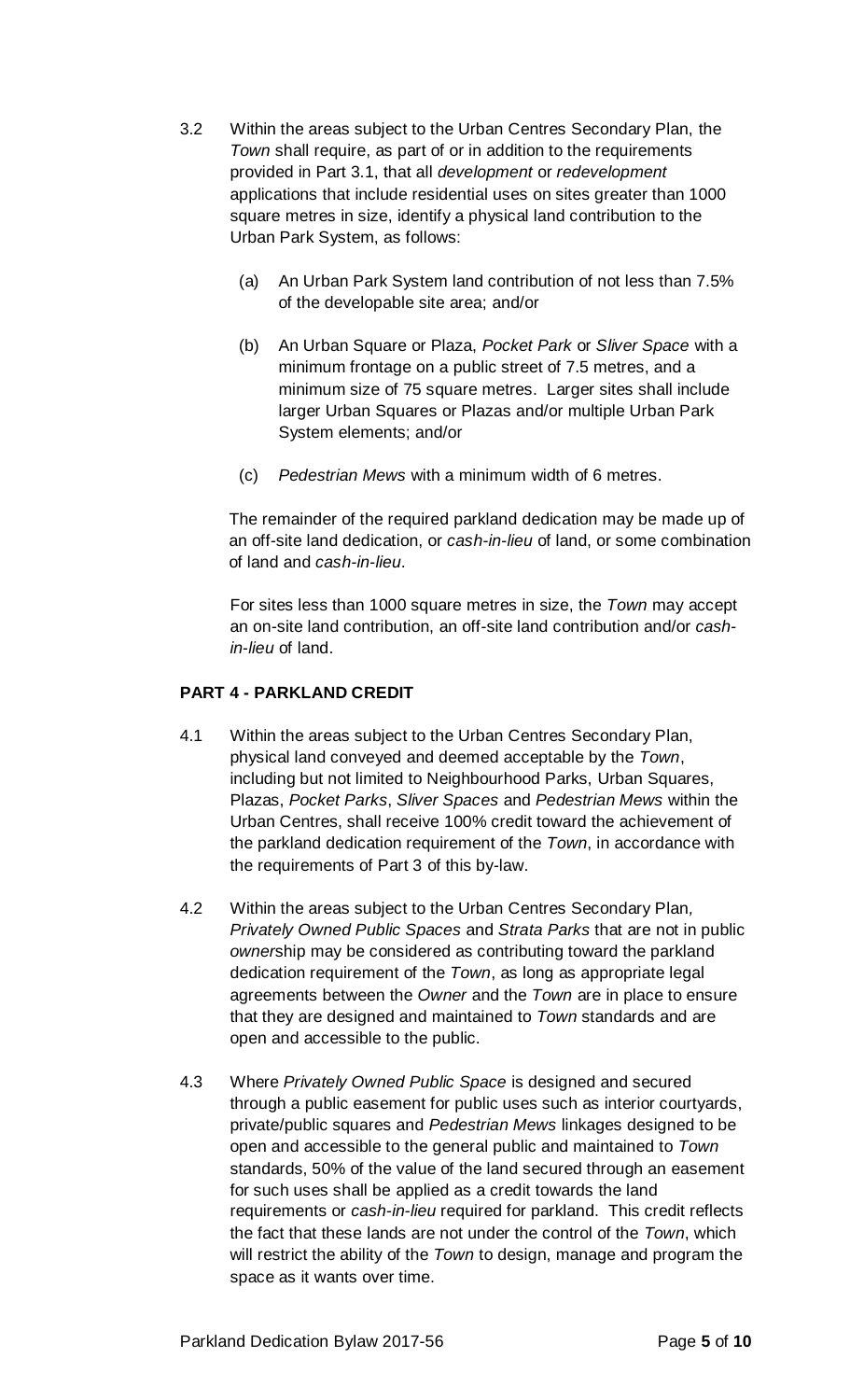- 4.4 Where *development* or *redevelopment* proposes a *Strata Park* that is to be owned by the *Town*, 80% of the value of the land required for parkland shall be applied as a credit towards the land requirements or *cash-in-lieu* required for parkland. This credit takes into account this type of parkland's inherent use limitations. For clarity, the 80% credit described in this section only applies where *Strata Parks* are not *Privately Owned Public Spaces.*
- 4.5 Where land is dedicated to the *Town* for the purpose of the future burying of hydro and related utility facilities across the frontages of Yonge Street or Davis Drive, 10% of the value of the land being dedicated shall be applied as a credit towards the land or the *cash-inlieu* required for parkland.
- 4.6 Where *development* or *redevelopment* is within the Historic Downtown Heritage Conservation District or affects a property designated pursuant to Parts IV, V and VI of the *Ontario Heritage Act* and an identified cultural heritage resource is conserved, 20% of the value of the land required for parkland shall be applied as a credit towards the land requirements or *cash-in-lieu* required for parkland.
- 4.7 Within the areas subject to the Urban Centres Secondary Plan, the *Town* may accept a full or partial off-site land dedication in-lieu of an on-site land dedication, as long as the value of the land for the off-site land dedication is of equal or greater value than that for the on-site land dedication, as determined by Part 4 of this by-law. The off-site dedication may be a complete or partial parkland contribution with reference to the land area and *cash-in-lieu* value being provided.

# **PART 5 – DETERMINATION OF CASH-IN-LIEU VALUE**

- 5.1 To determine a cash-in-lieu value of land as required by Part 3 of this by-law, land value shall be determined as of the day before the building permit is issued in respect of the *development* or *redevelopment.*
- 5.2 For the purposes of Part 5.1 of this by-law, the value of the land for which payment is being made in lieu of a conveyance shall be established by way of an appraisal of the fair market value of the land by a qualified professional appraiser of real estate with experience appraising all types of real property. The appraisal shall be obtained by the Owner and shall be at the sole cost and expense of the Owner.
- 5.3 All appraisals obtained pursuant to this by-law shall state the criteria used to determine the value within the appraisal and shall be satisfactory to the *Town*.
- 5.4 An appraisal shall remain current for a maximum period of two years from the date of the appraisal.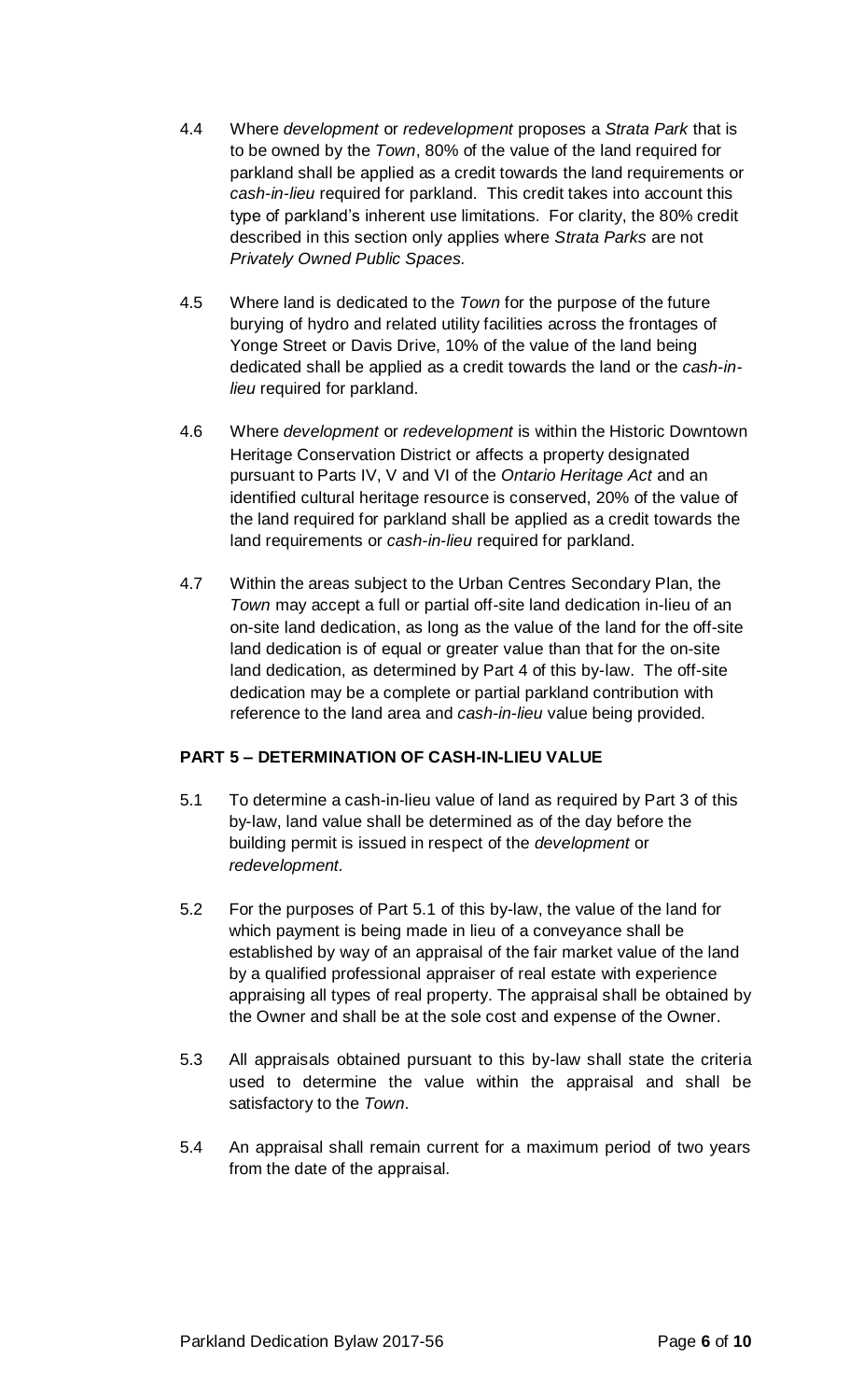## **PART 6 – TIMING OF LAND CONVEYANCE / CASH-IN-LIEU PAYMENT**

- 6.1 Where land is required to be conveyed to the *Town,* and/or cash-inlieu is required to be paid to the *Town* in accordance with Part 3 of this by-law:
	- (a) Title for the land to be conveyed or the payment of *cash-in-lieu* thereof for any *development* or *redevelopment* under Section 42 of the *Planning Act* shall be received by the *Town* prior to the issuance of any building permit for the proposed *development* or *redevelopment*.
	- (b) Title for the land to be conveyed or the payment of *cash-in-lieu* thereof shall be received by the *Town* in accordance with the conditions of approval of a plan of subdivision or condominium pursuant to Section 51 of the *Planning Act* or the conditions of provisional consent pursuant to Section 53 of the *Planning Act*.

#### **PART 7 – PHASED DEVELOPMENT**

7.1 Notwithstanding Parts 5 and 6 of this by-law, for *development* or *redevelopment* which occurs pursuant to either of Sections 41 or 51 of the *Planning Act* and for which approvals are issued in phases, the *Town* shall calculate and require the conveyance of land for park purposes or the payment of *cash-in-lieu* in accordance with the provisions of this by-law, on a phase by phase basis.

#### **PART 8 - EXEMPTIONS**

- 8.1 This by-law shall not apply to the following:
	- (a) *Development* or *redevelopment* of land, buildings or structures owned by and used for the purposes of the *Town.*
	- (b) *Development* or *redevelopment* of land, buildings or structures owned by and used for the purposes of the Region of York, including Housing York Inc., or provincial government.
	- (c) *Development* or *redevelopment* of land, buildings or structures owned by and used for the purposes of a Board of Education and/or Newmarket Library Board.
	- (d) A college, university or a school defined in the *Education Act.*
	- (e) *Development* or *redevelopment* of land, buildings or structures owned by and used for the purposes of Southlake Regional Health Centre.
	- (f) Not for profit palliative care facilities.
	- (g) The replacement of any building that is a direct result of destruction due to accidental fire or other accidental cause beyond the control of the *Owner* provided that no intensification or change in use is proposed, including but not limited to an increase in total *dwelling unit* count or *gross floor area*.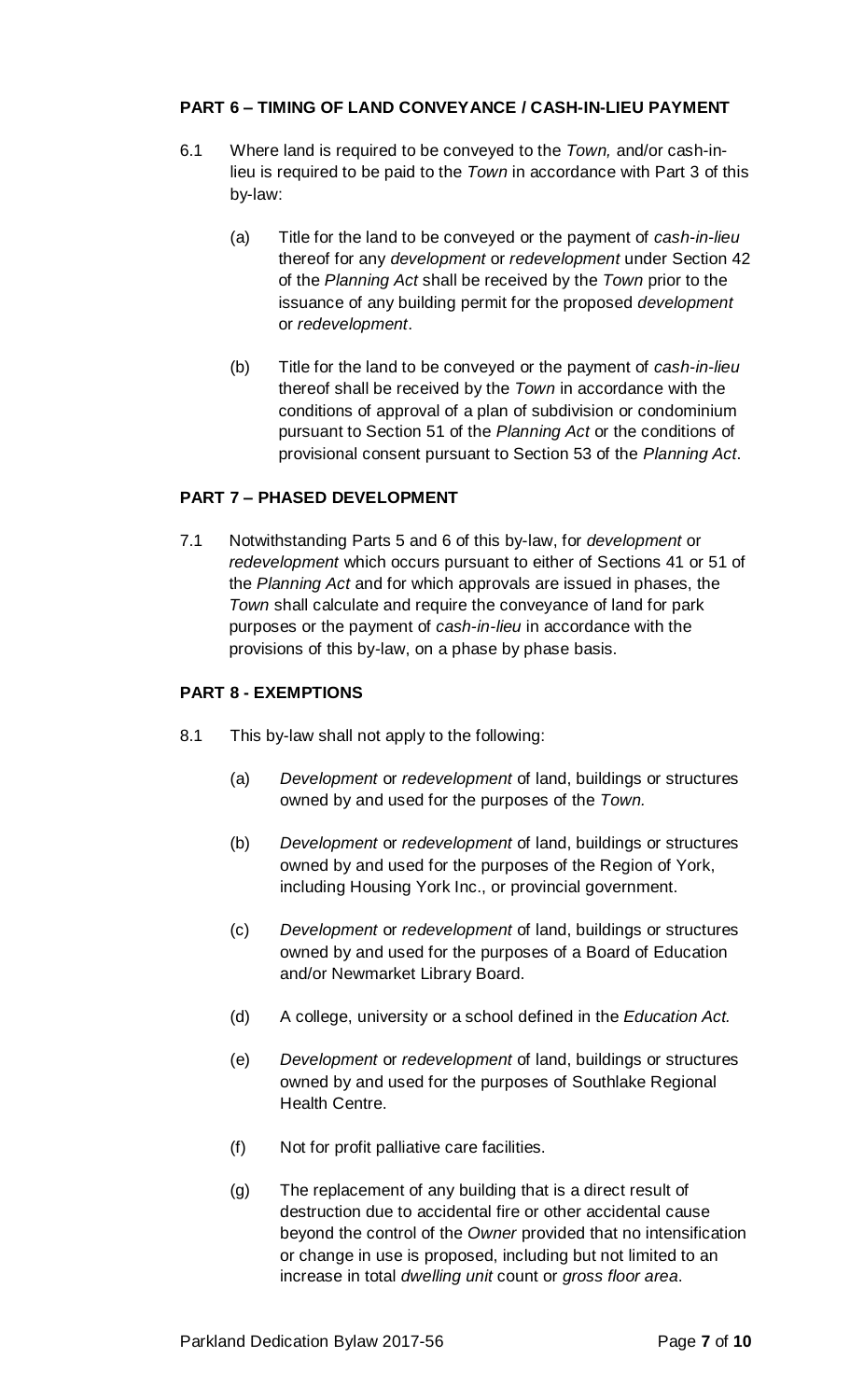- (h) The enlargement of an existing single detached or semidetached *dwelling unit* provided the enlargement does not result in an additional *dwelling unit*.
- (i) An accessory *dwelling unit* permitted by the *Town's* Official Plan and/or Zoning By-law in effect.
- (j) The enlargement of an existing commercial, industrial, or institutional building if the *gross floor area* of the enlargement is 10% or less than the current *gross floor area* of the existing building or structure. This exemption shall not apply to enlargements that are 929 sq m or greater in *gross floor area*.
- (k) A *temporary* building or structure.
- (l) Where the total *cash-in-lieu* payable for *development* or *redevelopment* is less than \$100.

# **PART 9 – LANDS NOT ACCEPTABLE FOR PARKLAND CONVEYANCE**

- 9.1 The following lands shall not be acceptable for parkland conveyance:
	- (a) Lands designated as Natural Heritage System in the *Town's* Official Plan or lands designated Floodplain and Hazard Lands in the *Town's* Urban Centres Secondary Plan. Floodplain lands may only be deemed acceptable for parkland conveyance if written approval for such a use has been received by the *Town* from the Lake Simcoe Region Conservation Authority and the lands are deemed acceptable by the *Town.*
	- (b) Any natural heritage feature or hydrologic feature defined by the Provincial Policy Statement (PPS) as significant, or as identified as significant through an Environmental Impact Study.
	- (c) Stormwater management facilities.
	- (d) Lands that are deemed to be contaminated.
	- (e) Lands used for utility corridors or any other infrastructure, with the exception of lands dedicated to the *Town* for the undergrounding of hydro infrastructure along the Yonge Street and Davis Drive corridors.

#### **PART 10 - DISPUTES**

- 10.1 Notwithstanding the provisions of Part 5 of this by-law, and in the event of a dispute between the *Town* and the *Owner* on the value of the land as determined under Part 5 of this by-law where the value of the land is not satisfactory to either party, either party may apply to the Ontario Municipal Board to have the value of the land determined.
- 10.2 If there is a dispute between the *Town* and the *Owner* on the value of the land as determined under Part 5 of this by-law, the *Owner* may pay the amount required by the *Town* under protest and shall make an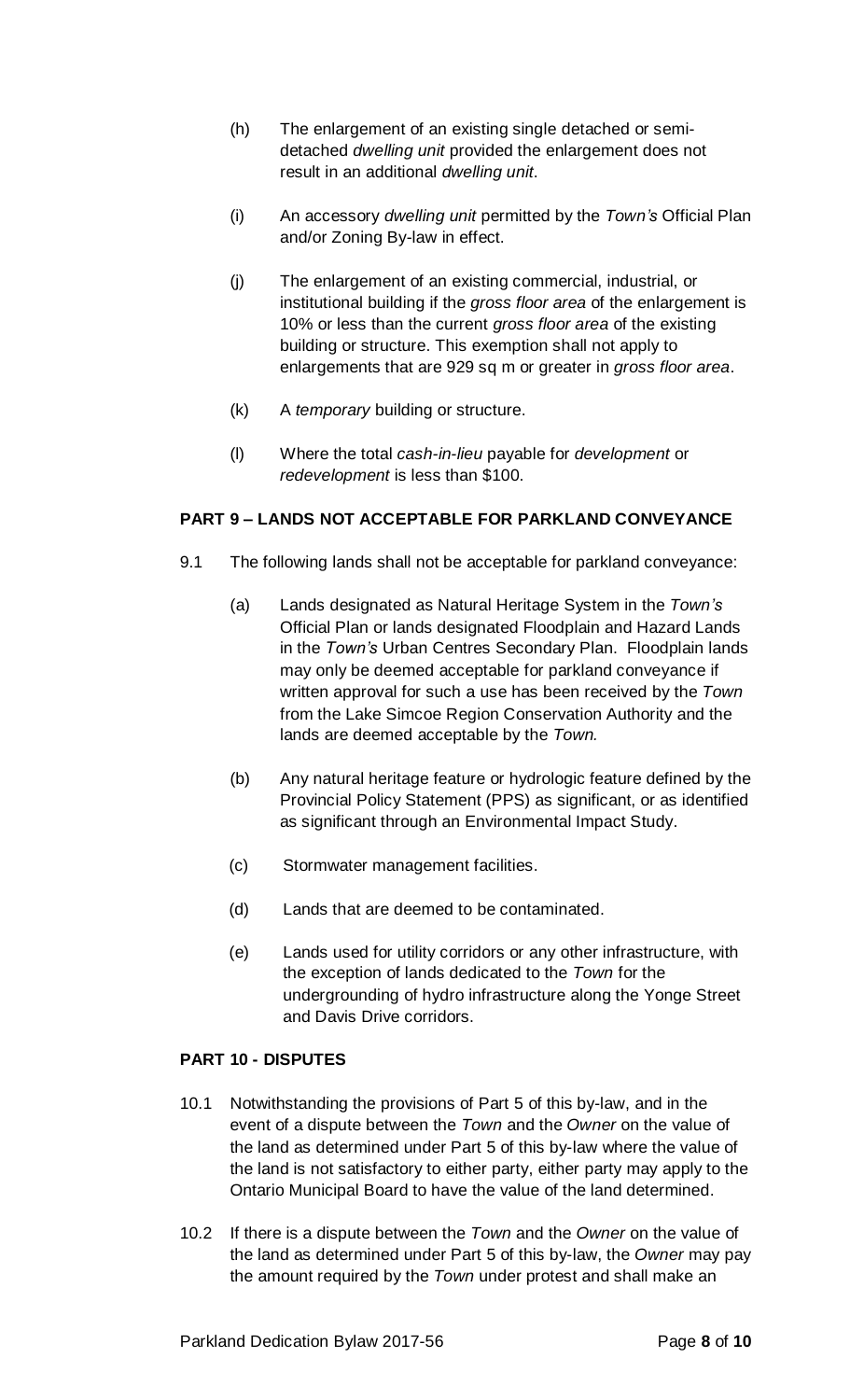application to the Ontario Municipal Board in accordance with the *Planning Act*.

## **PART 11 - GENERAL PROVISIONS**

- 11.1 All lands conveyed to the *Town* under this by-law shall be in a condition satisfactory to the *Town* and in accordance with the requirements of the *Town*'s Official Plan Policies respecting the acquisition of land, including but not limited to the requirement for a Record of Site Condition pursuant to the *Environmental Protection Act*.
- 11.2 All lands conveyed to the *Town* under this by-law shall be free and clear of title encumbrances.
- 11.3 In the event that a section or a part of a section of this by-law is declared invalid by a court of competent jurisdiction, it is the intent of Council that the remainder of the by-law continue in full force and effect.

#### **PART 12 - ADMINISTRATION**

- 12.1 This by-law will be jointly administered by the Director of Planning and Building Services and the Director of Financial Services.
- 12.2 As per the requirements of the *Planning Act*, the Director of Financial Services shall maintain a record of all lands and *cash-in-lieu* received and including all expenditures from the *cash-in-lieu* parkland reserve fund. The *cash-in-lieu* parkland dedication record and associated financial statements shall be reported to Council and made available to the public on a yearly basis.

#### **PART 13 - EFFECTIVE DATE**

13.1 This by-law shall come into force on the day it is enacted (the "Effective Date") and By-law 2016-42 and By-law 2016-61 shall be repealed on the Effective Date.

## **PART 14 - TRANSITION**

14.1 The provisions of this by-law shall apply to all *development* and *redevelopment* applications pursuant to the *Planning Act*, as amended, which are submitted and deemed complete on or after the Effective Date of this by-law.

#### **PART 15 - REVIEW OF THE BY-LAW**

15.1 This by-law shall be reviewed with each Official Plan Review or at an earlier time as prescribed by Council.

The portions of this by-law that are specifically subject to the Urban Centres Secondary Plan shall be reviewed at least every 3 years.

15.2 Should any section or part of a section of this by-law be declared or determined by a court or tribunal of competent jurisdiction to invalid, that portion of this by-law shall be considered to be severed from the